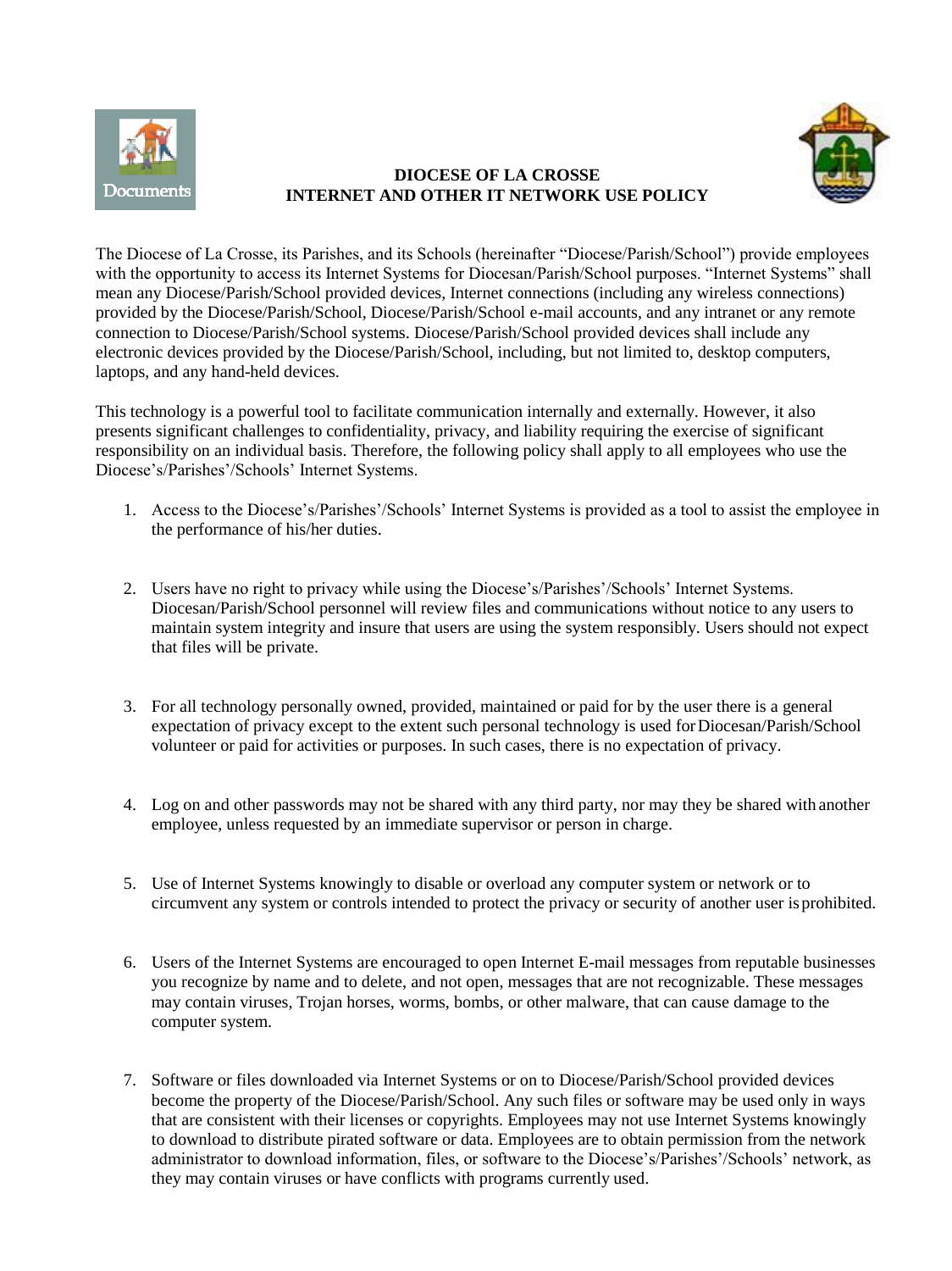- 8. The retrieval, display or storage of any kind of sexually explicit image or documentation on any Diocesan/Parish/School system is a violation of our harassment policy. In addition, sexually explicit or offensive material may not be archived, stored, distributed, edited or recorded using Internet Systems. If an employee accidentally connects to a site that contains sexually explicit or offensive material, the employee must immediately disconnect from that site.
- 9. Employees may not use Internet Systems to download entertainment software or games or play games over the Internet, except for in Schools if preapproved by the school principal for educational purposes.
- 10. Employees may not use Internet Systems to download images or videos unless there is an explicit business-related use for the material.
- 11. The following are also specifically prohibited:
	- A. Sending or displaying offensive messages or pictures.
	- B. Using obscene language.
	- C. Harassing, insulting, or attacking others.
	- D. Damaging computers, computer systems or computer networks.
	- E. Violating copyright law.
	- F. Using another person's password.
	- G. Trespassing in another person's folder, work or files.

H. Intentionally wasting limited resources, including the use of "chain letters" and messages, broadcast a mailing list or individuals.

I. Employing the network for private and personal commercial purposes.

J. Revealing the employer's personal address or phone number, or the personal address or phone number of any other person without the consent of the individual.

K. Using criminal history records information (CHRI) for any purpose other than what is allowed by State Statute or Federal Code is considered misuse.

- L. Misuse of CHRI shall be reported to the Wisconsin Dept. of Justice.
- 12. Violations of this policy or of law connected with the use of the Internet Systems will result in disciplinary action up to and including termination of employment.
- 13. Personally owned, used, maintained or paid for technology may be subject to search and/or seizure by the Diocese/Parish/School under the following circumstances:

A. Upon the receipt of technology related complaints involving child pornography, pornography, or copyright violations.

B. Technology which contains evidence of other misconduct complaints, including but not limitedto improper relationships and/or theft.

C. In circumstances where a professional assessment has suggested or directed such search.

- 14. Investigative protocols of complaints of misuse of Diocesan/Parish/School technology include: A. The steps:
	- (1) A complaint is received
	- (2) The Diocese/Parish/School seizes the Diocese/Parish/School equipment without notice.
	- (3) An internal Diocesan/Parish/School IT review occurs.
	- (4) If necessary, an external IT review occurs.
	- (5) If required, report to authorities.